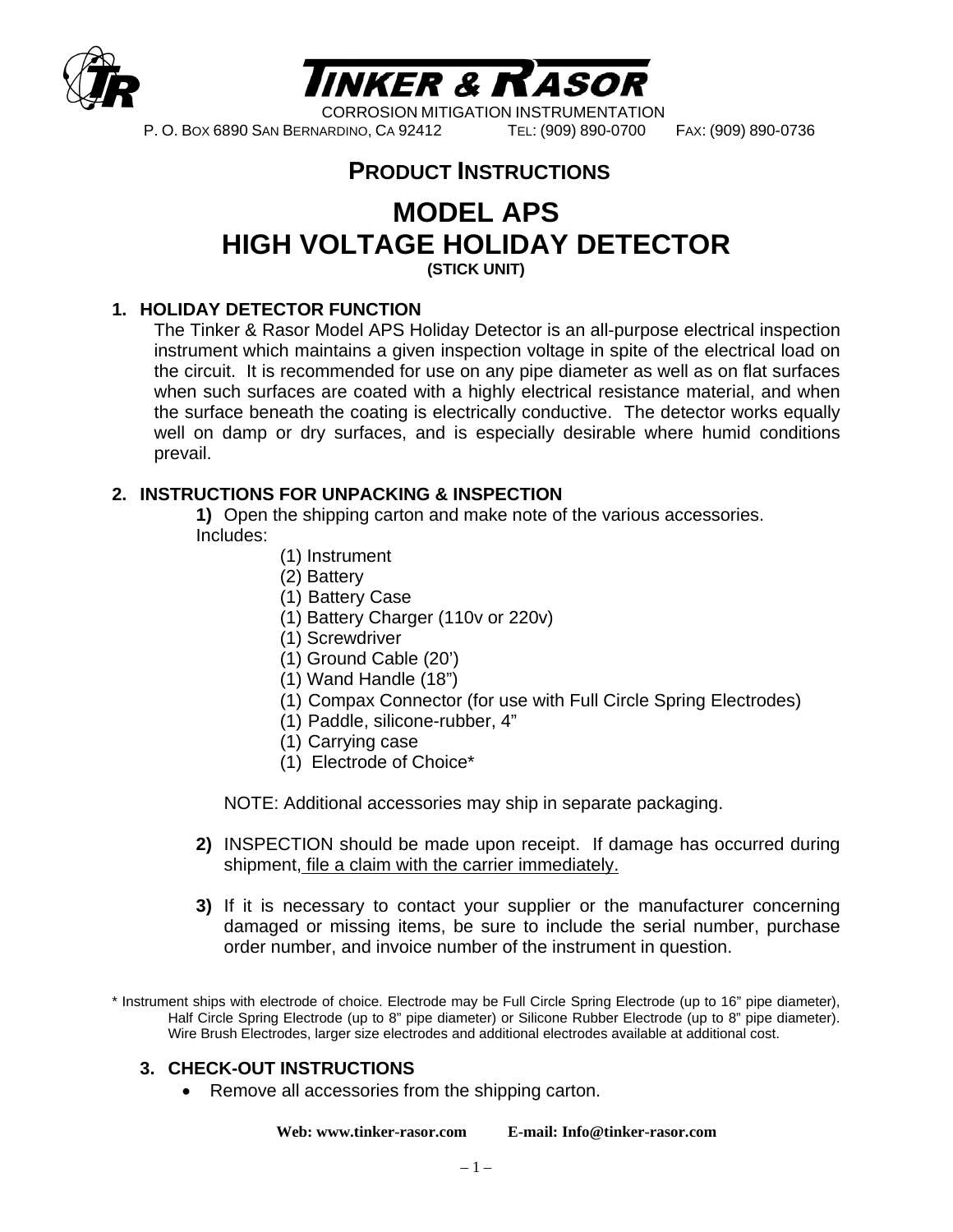



P. O. BOX 6890 SAN BERNARDINO, CA 92412 TEL: (909) 890-0700 FAX: (909) 890-0736

# **PRODUCT INSTRUCTIONS**

- Connect high voltage wand handle to front of instrument and ground cable to detector handle (insert and twist clockwise). Never connect or disconnect the cable or wand when the instrument is turned on.
- Attach electrode to the high voltage wand handle assembly and apply to the structure to be inspected. The electrode should always make intimate contact with the surface under inspection.
- The Model APS Holiday Detector is now ready to turn on.
- Turn the instrument ON by holding the safety switch handle firmly against the instrument handle. (Instrument handle has rubber grip), then pressing the "ON" button.

NOTE: The instrument will turn OFF when the safety handle is released.

- Use push buttons to select the HIGH or LOW range. Remove the dust cover with the supplied screwdriver, and adjust the voltage setting, using the digital display for reference. The instrument must be ON for this operation.
- The instrument will "remember" the last HIGH or LOW and voltage setting selected, after being turned OFF and then ON again.
- If holiday detection testing is to be done in a high noise environment, the instrument audible alarm may be set to the LOUDER volume using the appropriate push button found near the speaker on top of the unit. Similarly, to lower the volume, push the LOUD button.
- The instrument is now ready to use.

#### **4. OPERATING METHODS**

 A good ground return system for both the pipe and the detector will always provide the best and most reliable inspection. The pipe to be inspected must be grounded from the bare pipe to earth at some point along the pipe. If individual joints of the pipe are to be inspected that are not electrically connected, each joint must be grounded.

The speed of the electrode's travel along the pipe should never be excessive, since faulty inspection may result.

Occasional checks of the detector operation should be made, particularly if no holidays are being found. This can be accomplished by testing for the spark and signal at the edge of the coating where bare pipe exists or by touching the probe end to the bare pipe and noting the length of the spark and the visual and audible signal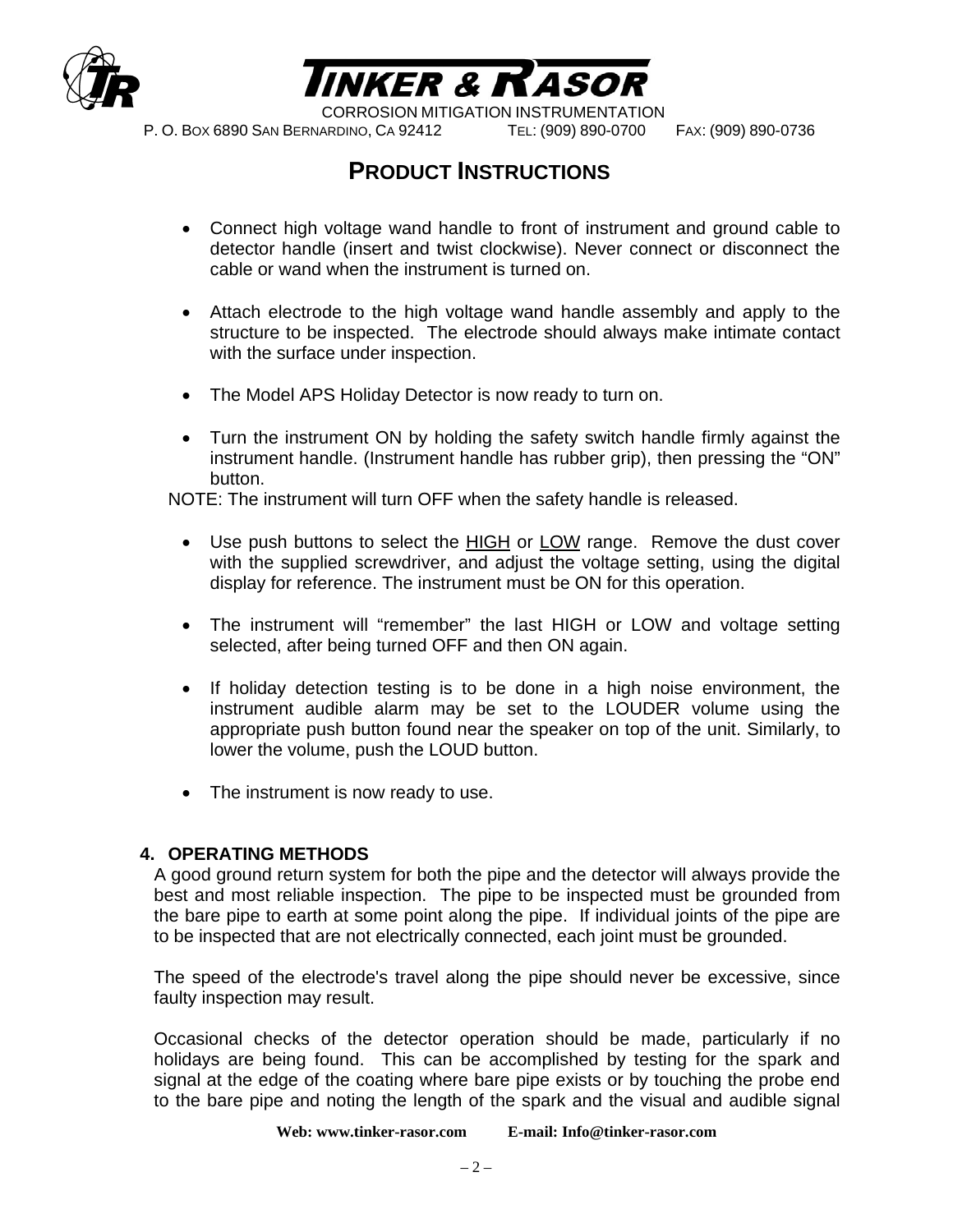



P. O. BOX 6890 SAN BERNARDINO, CA 92412 TEL: (909) 890-0700 FAX: (909) 890-0736

## **PRODUCT INSTRUCTIONS**

effectiveness. If the visual and audible signal do not both occur when the spark discharges from the electrode into a known holiday, the ground return (i.e. the path between the metallic pipe and earth and the earth to the ground trail of the detector) is of high resistance. In this case, a better ground is required and a direct connection between the metal pipe and the ground wire may be necessary. This type of grounding is extremely uncommon unless the soil is very dry (if using a grounding rod) or the detectors output is low.

 Correct voltage output for a given thickness of coating has long been a matter of controversy. However, recent formulas have been suggested which may be used as a guide for correct peak voltages on various coating thickness. The calculation is as follows:

**V** = **K √ T** 

WHERE  $V =$  Peak voltage in volts.

 $T =$  Thickness of fusion bonded epoxy (FBE) coating in

mils

(not including outer wrappers).

 $K =$  Constant of 1,250 for coatings over 30 mils and 525 for fusion bonded epoxy coatings under 30 mils.

 These formulas, when applied to a coating of 3/32" thickness and with a constant of 1,250, would indicate an applied voltage of 12,500 volts peak or a coating of 16 mil thickness with a constant of 525 would indicate an applied voltage of 2,100 volts. A common practice used in setting inspection voltages in the field is to adjust the output voltage by visual observation. It is the general consensus that spark discharge at least twice the thickness of the coating will give adequate inspection voltage and compensate for any irregularity in coating thickness and grounding conditions. If this practice is desired for determining inspection voltage, it should be done while the electrode is in the normal operating position and under actual grounding conditions.

The formulas and suggestions for setting voltage are supplied as a guide, and are not necessarily recommended by the manufacturer of this detector.

#### *Consult the coating manufacturer for recommended voltage applications.*

#### **5. CHARGING THE BATTERY**

The Model APS comes with two (2) batteries. The battery should be charged after each use. The Model APS will indicate when the battery voltage is low, by a flashing or flickering of the Green Power LED, instead of providing a steady glow.

**Web: www.tinker-rasor.com E-mail: Info@tinker-rasor.com** 

*NOTE: Formula taken from NACE International Standard RP0274, RP0490. These standards and other available for free download to members at: www.nace.org*